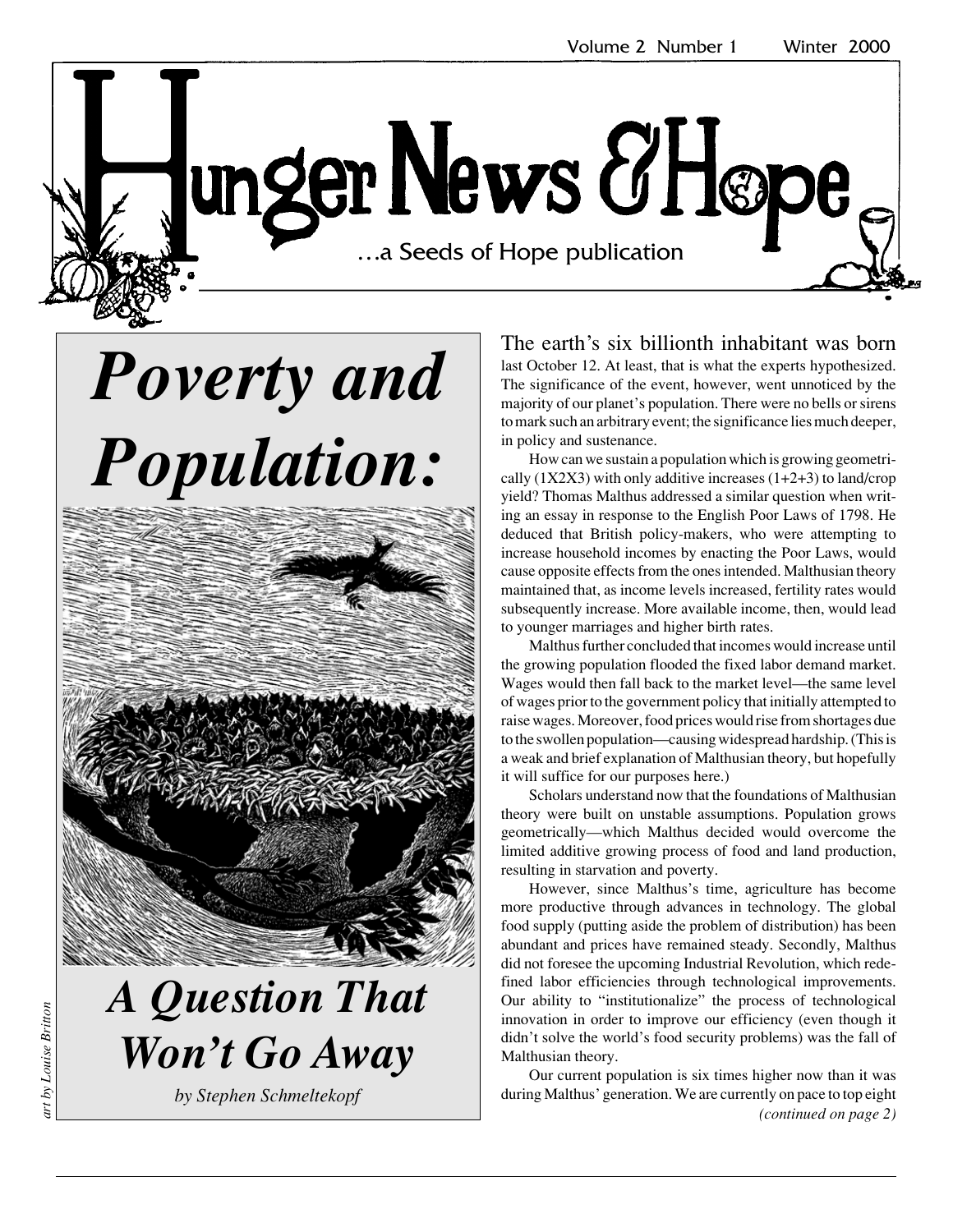## *In this issue:*

| Poverty and Population: A Question That Won't Go Away<br>by Stephen Schmeltekopf1-2 |
|-------------------------------------------------------------------------------------|
| How to Start Caring and Keep Caring                                                 |
| Hunger in the Suburbs?                                                              |
|                                                                                     |
|                                                                                     |
|                                                                                     |
|                                                                                     |

## **Poverty and Population**

#### *(continued from page 1)*

billion by 2010. This figure is down substantially from previous statistical evidence. It is the result of a slightly decreasing or stagnant fertility growth rate in the majority of the world.

Will technological improvements be able to sustain such a mammoth population? Will inventive and entrepreneurial people be able to surpass today's efficiencies with tomorrow's inventions and products? The probable and pleasant scenario will hopefully be that, yes, they will be able to do so. Nevertheless, the question that faces us now is "How can we slow the growth down to a level we can sustain (given the use of today's technologies and limited natural resources)?"

The many current population-growth and reduction theories vary in shape and size as they incorporate different assumptions of future population growth trends. However, there are some basic facts about population demographics worth highlighting. It is significant that a younger population in developing nations contrasts the emergence of an older population in the developed nations.

In 1995, the population distribution from developed to lessdeveloped nations was one to every four persons. This seemingly benign fact has incredible policy implications for developing nations and their governments. Providing for an increasingly dependent population with most resources currently maximized will almost guarantee future hardships. When a large proportion of a population is composed of "dependents" (people younger than 16 years), then it puts more stress on the remainder of the population to produce resources to sustain the younger population, which is consuming but not contributing to gross production. Poor nations will become poorer as their populations become larger.

The popular theory concerning why developed nations have managed to avoid the population explosion, in most cases, is the demographic transition theory. According to this theory, as nations go through the stages of development from an agrarian subsistence economy to an industrial economy, they undergo a demographic transition. The overall income increases as the birth rate decreases. The transition is initially characterized by an increase in population due to falling death rates, which is caused by improvements in sanitary and health services—as well as stable or declining birth rates.

In developing countries, there are few examples of success in attempting to remedy the population dilemma—without first raising household incomes and bringing a majority of the population out of the poverty cycle.

Why have wealthier nations comparatively had falling birth rates? First, increased opportunities for women have had a substantial effect. As the workforce absorbs women and opportunities for education increase, "the opportunity cost" of bearing children increases. Women now have choices. Traditionally, in developing nations, the woman's primary role is child-bearing, with little opportunity existing outside of the home.

However, even in wealthier cultures where women are forbidden to engage in the majority of societal endeavors, we observe high birth rates. In Saudi Arabia, for example, incomes are high according to the world standard, yet the fertility rate is about six children per woman. Therefore, we can deduce that it is not merely high household income that decreases fertility rates. That comes from a combination of circumstances—including the number of opportunities available to women.

Within poorer households there are few material possessions. By increasing the size of the family, one can increase one's capital. One has created future wage earners to support the family. This models and serves as a modern social security system in many places.

*In developing countries, there are few examples of success in attempting to remedy the population dilemma without first raising household incomes and bringing a majority of the population out of the poverty cycle.*

Conversely, wealth will almost always change the choices in family planning. The choice between the quantity or quality of children arises. Contrary to Malthusian theory, parents will not necessarily choose to conceive more children because they attain the financial means to do so. They may opt for fewer children with a higher quality of life, taking into consideration things like better health, career opportunities, and education. These qualitative changes raise the costs associated with having children. (For instance, my parents could have easily had a dozen children, given their incomes; however, they chose to have four children and offered each of us chances of attaining a higher education.)

In conclusion, there are various reasons why poverty-stricken countries are increasing in population. It is not always due to lack of family planning information or contraception. We have heard this question for decades: "Why do they have more kids when they are so poor already?" I hope now the answer is clearer. It is not simply the poor choosing to become poorer. This topic is laden in policy and cultural implications that go beyond simple answers and solutions. *—Stephen Schmeltekopf is a recent graduate in global economics from Baylor University. This article was prepared with contributions from Dr. Mahamudu Bawumia, assistant professor of economics at Baylor University and a native of Ghana.*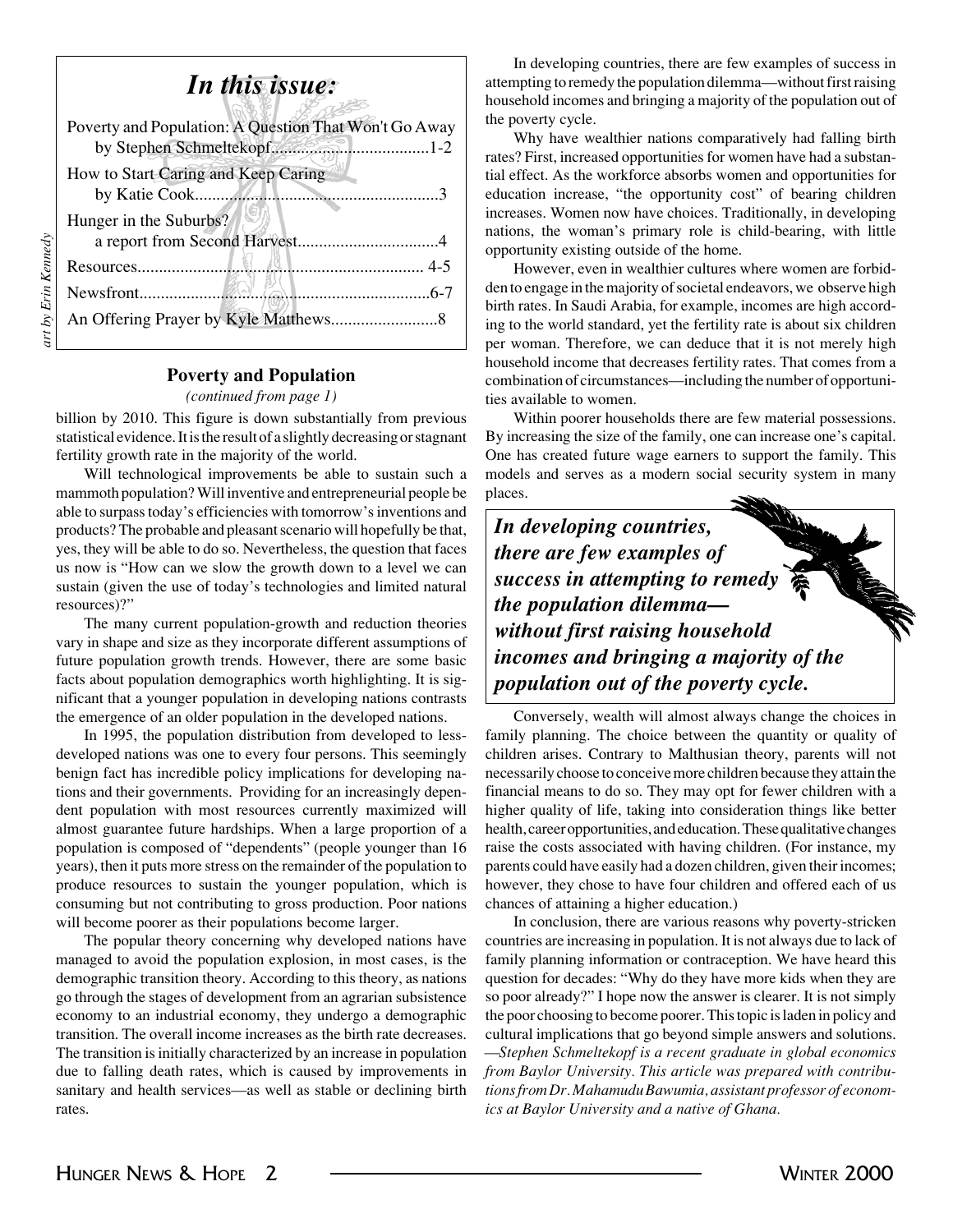



art by Erin Kennedy *art by Erin Kennedy*

> Thinking about hunger can be thoroughly depressing. We all feel a strong temptation to ignore the whole issue, for several reasons. First, we don't feel that we can do anything to make hunger go away in the world. It's like coming to the edge of a huge ocean when we aren't really sure we can swim. Also, we have a tendency to feel guilty. Religious people are really skilled at fixing guilt on ourselves, although many of us are now trying to train ourselves not to fall into those patterns. So, as a reflex, we cry out, "What do you want *me* to do about it? This is not my fault!"

> By the time our interest in hunger issues is strong enough to get us to read something like *Hunger News & Hope*, we are aware of the strong, ubiquitous words from the Bible about feeding the poor. We're convinced that this is what God wants us to do. What we need now is to learn to look at the issue without feeling guilt, or confusion, or depression. The first step in doing that is to find some way to respond that fits each one of us. The second step is to understand that our response is *not* going to be a drop in that huge ocean—that it *really counts*.

> Then, once you begin to take small steps, you want to be able to stay with it. You want to keep caring. This could be even more difficult than starting out. It's hard to keep caring about all the hungry people in the world, day after day…after day. It's sometimes hard even for those people who have devoted their entire lives to it.

fatigue" or "compassion burnout." The truth is that many of us didn't know how to keep from becoming weary, depressed, and demoralized.

In the last decade or so, we in the "antihunger world" started hearing that some of our leaders were dropping out of the "movement." These were people who had worked for years to bring an end to hunger, people who cared *passionately* about the cause. We called it "compassion

So how do you and I prevent this from happening to us? Two friends of mine\* effectively addressed this issue in the pages of *Seeds Magazine* and the supplement *Sprouts*

several years ago. They suggested three secrets for avoiding burnout:

(1) The first is to **remember what our motives are.** You and I, hopefully, have a head start on this one. Those of us who have a spiritual beginning for our compassion have a source of energy and strength that others do not have. I frankly don't know how people who have no faith are able to stay with the struggle.

The church is there to allow us to rest, re-create ourselves, and get our batteries charged for the next effort. We have access to an inner strength that only comes from faith. Our motive comes from the fact that we love God and want to do what God asks. Our strength comes from our gratitude to God for caring about us, and the hope that God will be with us in our efforts to care for others.

(2) The second secret is to **know what's going on in the hunger world.** Find out what the issues are, where the "hot spots" are, and what are the most effective ways to help. This insures that you are not wasting your time or money. You feel better about your gifts of yourself and your resources, because you know they are being used well. You didn't just throw money at the first appeal you saw on TV (mostly to get rid of your guilt). You responded intelligently. You're part of the solution!

(3) The third secret is to **give of yourself and your resources regularly**, not just when a disaster strikes somewhere. We all have a huge temptation to respond to victims of hurricanes, earthquakes, or fires. We all feel the urge to help the "refugees of the week." But, after a while, we lose the energy to crank ourselves up for the fray. A better way is to put our offering aside day by day and send it in monthly, to work at the food pantry an hour every week—not just at Thanksgiving and Christmas.

If we do that, when disaster strikes badly enough somewhere for the TV newspeople to cover it, we won't feel like we've got to scamper around and come up with a response. We've been responding all along. And our resources are ready to be used when those catastrophes come. The teams who move in to disaster areas won't have to come to us and ask for food and blankets. They'll already have ours.

*In the last decade or so, we in the "anti-hunger world" started hearing that some of our leaders were dropping out of the "movement." …The truth is that many of us didn't know how to keep from becoming weary, depressed, and demoralized.*

> If you can remember these three secrets, and try to keep them on track, you can avoid burnout. Never forget how important prayer, meditation, and fellowship with God's people are to keeping up your strength and hope. And never forget how important humor can be.

> This is a quest, an adventure. Working for the end of hunger is like looking for the Holy Grail. You and I have been commissioned by God to go forth and slay the dragon. It can be exciting. It can even be fun. \**Howard Hartman works for Church World Service, and Joe Haag works for the Christian Life Commission of the Baptist General Convention of Texas.*

*—Katie Cook is the Seeds of Hope editor.*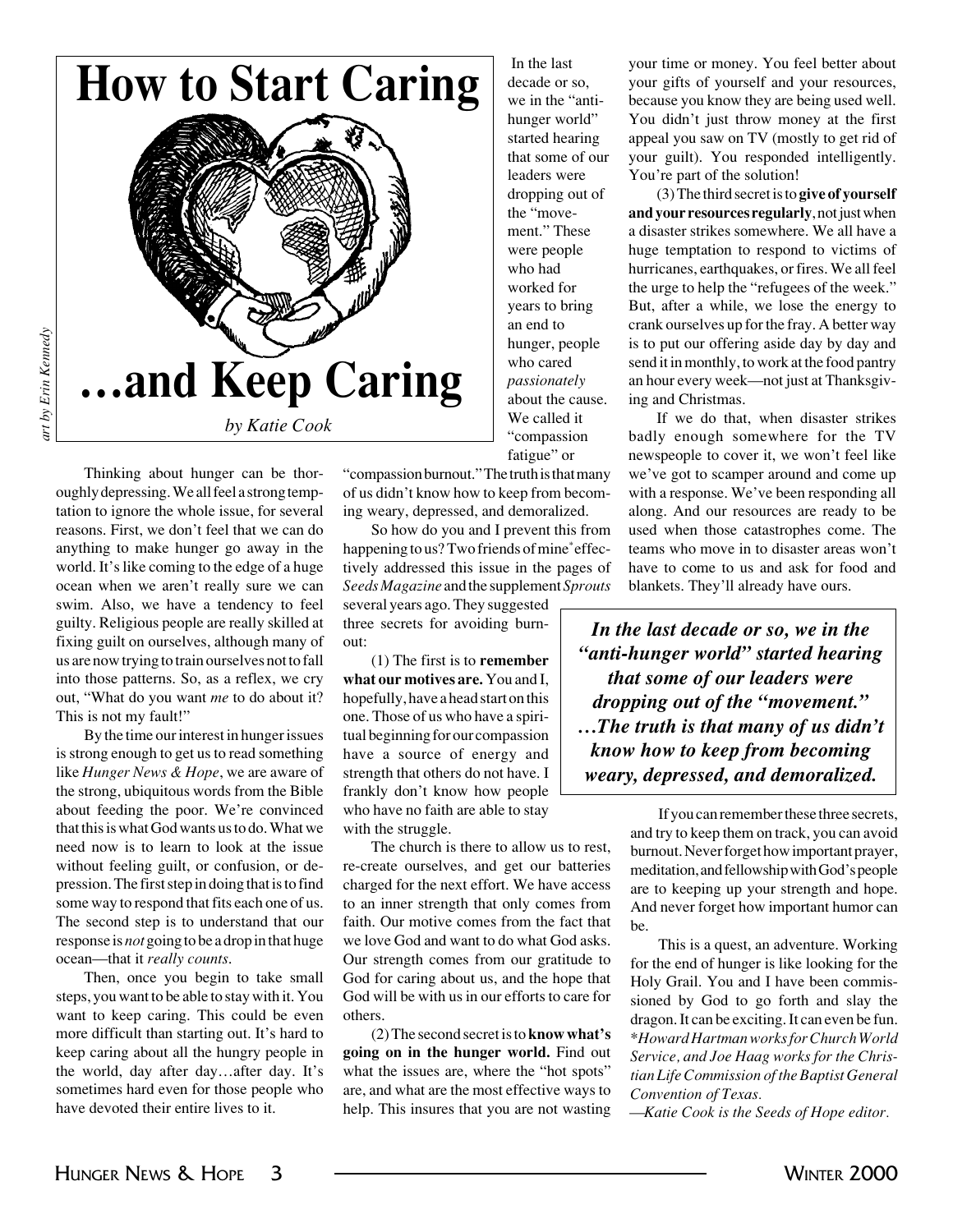

## **Hunger in the Suburbs?** *A Report from Second Harvest*

*The hidden nature of hunger and poverty makes us less aware of its prevalence in the suburbs, but hunger does exist in the suburbs and it is growing. Here are some disturbing facts:*

• Nearly 90 percent of all poor Americans live outside of urban ghettos. Most poor Americans live in mixed income cities and suburbs.

• In 1970, only one in five poor Americans lived in the suburbs. Today, one-third of the poor live in suburbs. Since 1990, the suburban poverty rate has grown by nine percent.

• The growth in poverty and hunger in the suburbs is caused by the lure of job growth, the revitalization of central cities making city life too expensive for many poor people, and the creation of cheaper housing in "inner ring" suburbs, as middle class people move further out.

• Suburbs are seeing increased numbers of children participating in free-school meal programs. Local charities are also seeing increased hunger needs. The greater Boston Food Bank distributed 50 percent more food to Boston suburbs last year. Harvesters Community Food Bank in Kansas saw an eight-percent increase in hunger relief services in suburban counties.

• Welfare case loads and food stamp participation have declined at rates far greater than the drop in poverty. At the same time, demand for hunger relief services has grown by 14 percent in the past year.

*—America's Second Harvest, based in Chicago, is the nation's largest domestic hungerrelief organization with a national network of nearly 200 regional food banks which distributes one billion pounds of donated food and grocery products annually.*

## **Offering of Letters for 2000**

The Bread for the World Institute will release their **Offering of Letters** kit this February. The focus this year is on passing the Hunger Relief Act and raising the federal minimum wage by \$1 over a two-year period. The kit contains everything you need for your congregation's Offering of Letters: background information, planning tips, worship aids, bulletin inserts, a nine-minute video and more. A 16 x 20 color poster and a video are also included. All of this will be available for \$7.

The Hunger Relief Act would reduce hunger among U.S. working people and their families by strengthening the Food Stamp Program, assisting food banks, and changing the role of immigration status. Housing expenses would be given greater consideration in the calculation of food stamp benefits. All of this is part of a bill known as Fair Share: Working to End Hunger.

## **BFW's Annual Report on Hunger**

Also available in February is *A Program to End Hunger,* a timely resource on domestic and international hunger and poverty issues that are especially critical during an election year. According to this informative report, hunger is a problem that can be solved. The report outlines specific strategies for reducing hunger worldwide. To obtain a copy of this report or the **Offering of Letters** kit, contact Bread for the World at 1100 Wayne Avenue, Suite 1000; Silver Spring, MD 20910; Phone: 301/608-2400; Web: www.bread.org.

—*Bread for the World is a nationwide Christian citizens movement seeking justice for the world's hungry people.*

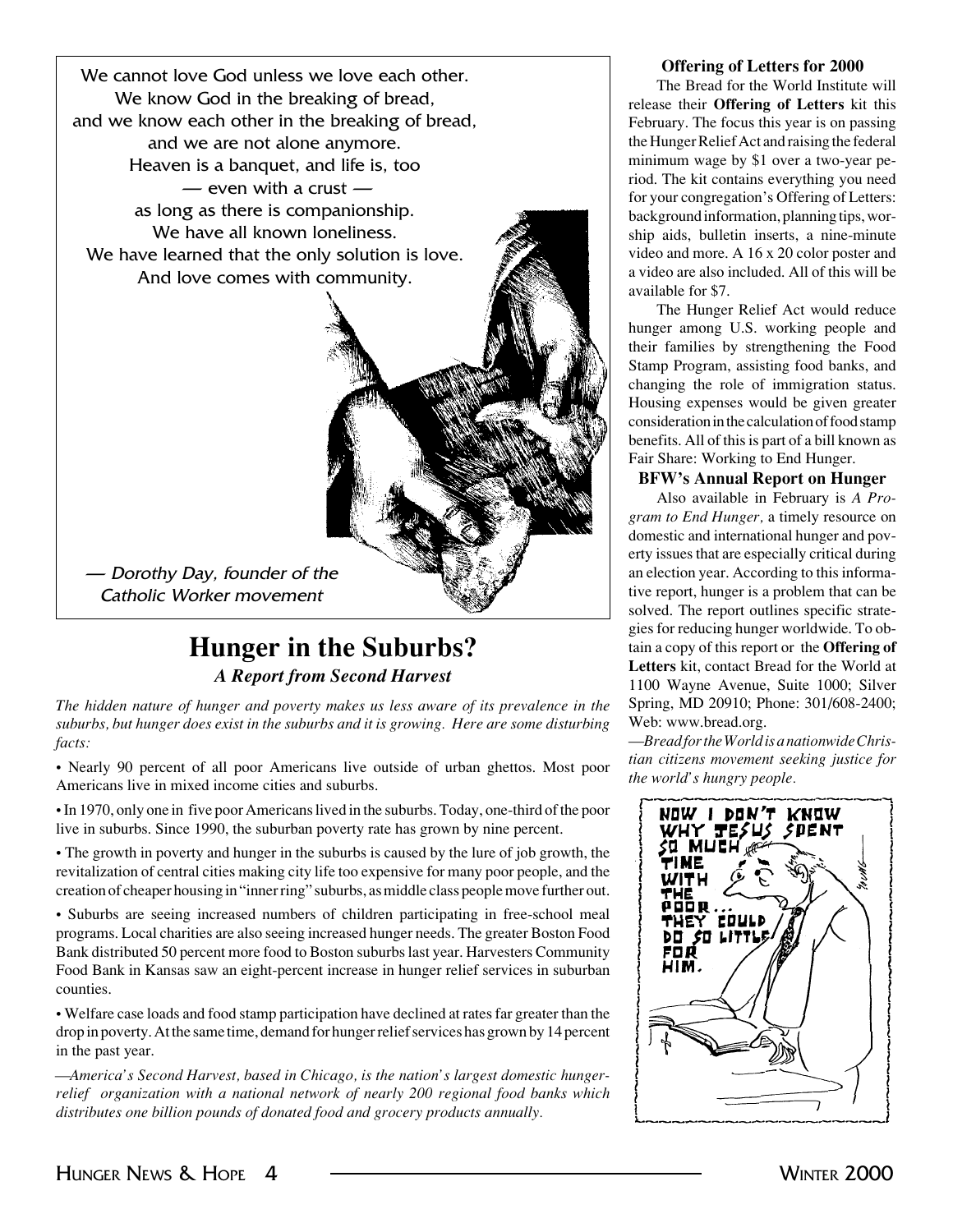## **The Biblical Jubilee and the Struggle for Life**

This new publication from Orbis Books provides a holistic vision of peace, justice, and the integrity of creation. It is an essential guide for Christians on how to achieve personal, ecclesial, and social transformation in the year of Jubilee. With the start of a new millennium, *The Biblical Jubilee: An Invitation to Personal, Ecclesial, and Social Transformation* helps us to understand the problems we face and provides a spiritual foundation for commitment and action. Written by Ross and Gloria Kinsler, *The Biblical Jubilee* calls for canceling debts, giving rest to the land, restoring justice to the poor, and returning in faith to the promises of God. To obtain a copy, call 800/258-5838 and ask for Dept. AUT.

## **Who's Risen from the Dead, Anyway?**

Who has risen from the dead, anyway? The Easter bunny? Spring? Alternatives for Simple Living has issued an expandable collection of past materials for Lent and Easter, which encourages us to look within ourselves to see how we have confused popular cultural values with Christian faith. It contains five sets of reflections on the Gospel Lessons for Lent and Easter (covering all three liturgical sets), each with activities. Also, Passover and Easter Seders and a generous variety of bulletin inserts, posters and 40-day calendars all come ready for a three ring binder for \$10. For more information call 800/821-6153 or 712/ 274-8875.

## **More Than Houses**

Since the beginning of Habitat for Humanity in 1976, Millard Fuller has published six books about the various aspects of this house and community building venture. His seventh book, however, focuses more on the lives that the organization has changed rather than the communities. *More Than Houses* is a book about impact, change, and transformation. There are testimonies of the transformation of families all over the world, of the revitalization of neighborhoods, of the renewal of churches and spiritual lives, and even some stories of romance. *More Than Houses* is set for release early this year from Word Publishing in Nashville, TN.

## **Resources from Search Institute**

*Kids Have A Lot To Give*: This workbook by Eugene C. Roehlkepartain is designed for congregations to work together as they learn to nurture habits of giving and serving for the common good. In a time when people of all ages make many choices based on "what's in it for me," young people need to be guided, motivated, and challenged to think beyond themselves and discover what they can offer the world around them. Each lesson provides discussion questions as well as new ideas, which offer some concrete ways that leaders in congregations can be more intentional and effective in nurturing a generous spirit in youth.

*Building Assets in Congregations:* This resource, also by Eugene C. Roehlkepartain, combines solid theory about healthy youth development with practical strategies and approaches. Because all youth in a community need greater developmental-asset strength and because all social institutions have a role to play in asset building, congregations become viewed as teammates—not adversaries—in unleashing the capacity of the community to nurture healthy youth. Contact the Search Institute at 800/888-7828 for more information about these two resources.

## **Resources** *Resources for Lent* **with a peace and justice emphasis, from Seeds of Hope.**



**Four 20-page packets each year filled with prayers, litanies, sermons, activities, art, and more. \$50 per packet or \$120 for all four. To order, call 254/755-7745; fax 254/753-1909; write 602 James, Waco, TX 76706; e-mail seedshope@aol.com**

## We have a web site now.

For those of you who were readers of *Seeds* and *Sprouts*, for those of you who are now *Hunger News & Hope* readers, or for those of you who are looking for a web site that gives you lots of different perspectives on hunger issues, we've finally done it. We've gotten a web site that includes excerpts from *Hunger News & Hope*, inspirational pieces from our worship packet series, updated versions of the popular "Volunteer Opportunities" and "Your Next Mission Trip" features from *Seeds*, some samples of award-winning journalism from the *Seeds*

archives, and other features that you won't find anywhere but on our web page.So check us out at

www.seedspublishers.org.

—from the folks at Seeds of Hope Publishers

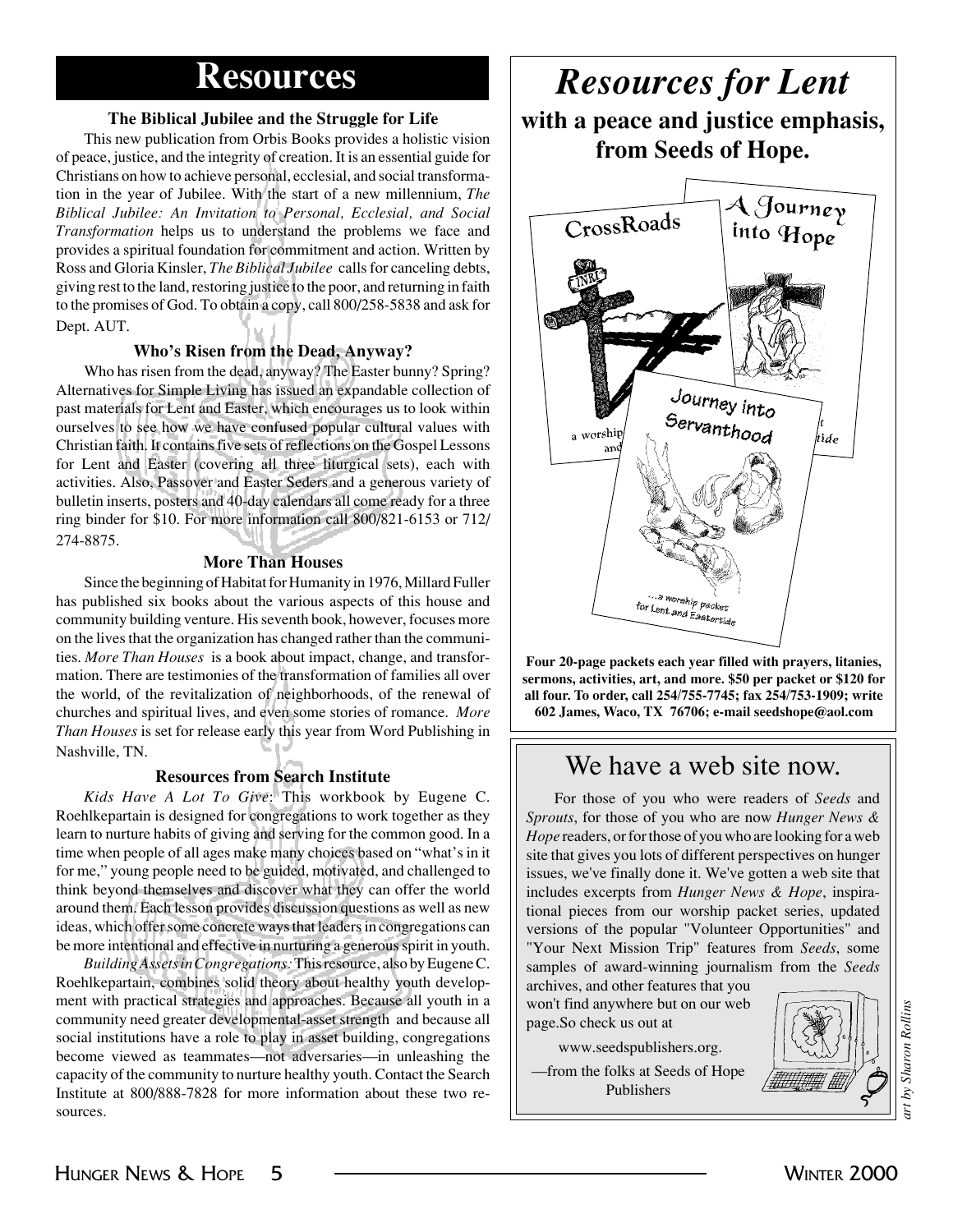

## **Economic Gap Widening in Japan**

Japan, which has long regarded itself as the most egalitarian industrialized nation, is seeing a widening gap between the rich and the poor, spurred by extensive economic and social changes. Where once everyone was treated more or less the same, now—due to factors such as longer life spans, women in the workforce, and pay based on performance rather then seniority—a stark contrast can be seen between the wealthy and the poor. This increasing income stratification raises potentially troubling questions for Japan, where sameness, or the perception of it, greatly contributes to the social harmony that Japanese people have historically prized.

Government officials concede privately that greater income disparity is inevitable as the economy becomes more competitive. But they fear that differences between the rich and the poor will lead to more theft, petty crime, and a host of other social problems.

Politicians fear that a wider income gap could threaten the power of the Liberal Democratic Party, which has governed Japan, virtually unchallenged, since World War II. Several economists and policy makers, however, believe that government fears may be overblown.

"A less egalitarian attitude is spreading because the average level of income has continued to increase," said Hiromitsu Ishi, president of Hitotsubashi University and a member of the prime minister's tax panel. "In Japan, extremely poor people don't really exist now—although after the restructuring of the labor market, that may change and with it tolerance."

The disparities that exist between the classes in Japan, however, are far less pronounced than they are in the United States and Britain. An average chief executive in a large Japanese company makes roughly US\$350,000 a year. An average worker's salary is around \$56,000. By comparison, total compensation in 1998 for chief executives at the 500 largest American companies was about \$8 million.

The Japanese government is now pushing for a change in tax policies. They hope that such changes will benefit the wealthy and push less affluent citizens to pay more. Not surprisingly, wealthy Japanese welcome the changes.

Tadashi Nakamae, a prominent economist, thinks that as long as the rising tide lifts all boats, greater income disparity will be accepted. "Look what happened in England," he said. "Income disparity increased, but mostly people's incomes rose and everyone felt they were better off." By paying more for performance and increasing expectations of employees, the government hopes to be giving everyone a fair chance to accomplish their dreams. —*From* The New York Times

## **Study Shows American Apathy Toward Poor**

A recent survey by the Barna Research group has revealed that a large percentage of Americans are indifferent to the concerns of poor people. While a majority of Americans have sympathy for the poor, few take action. Although more than 70 percent agreed that society has a moral obligation to help the poor, only 33 percent said they have volunteered time in the past year to help the poor, and only 42 percent said they have donated money to non-profit organizations serving the poor either in the U.S. or other countries.

Equally disturbing in the survey was the number of "soft" responses from people concerning their compassion for the poor. "Regrettably," said George Barna, President of the Barna Research Group, "many quietly believe the poor have somehow 'asked for it' or 'gotten what they deserve.'" Only 31 percent of those surveyed disagreed strongly with the statement that "most poor people don't work very hard to become self-sufficient," and 41 percent disagreed strongly with the statement that "most people are poor because they have made bad choices." The rest agreed or were less sure.

The survey did show some glimpses of American generosity: 57 percent said they either donate money or volunteer time to help the poor. However, only 19 percent said that they both give and volunteer to help the poor.

Nearly one in five U.S. children lives in poverty, and one in six children goes hungry for lack of food. Meanwhile, more than half the world's population lives on less than \$2 a day, and about 1.7 billion people lack access to clean water. Robert Odom, an executive at World Vision, asks this very poignant question: "If people won't help at a time of unparalleled prosperity in America, when will they?"

*—*Food Journal*, the newsletter of the Texas Association of Community Action Agencies, Inc. (TACAA), World Vision*

### **North Korea Still Facing Food Shortages**

The nutritional situation in North Korea remains fragile in spite of the country's efforts to redress chronic food problems, according to the latest comprehensive food assessment report of the United Nation's food agencies. Living standards in North Korea have significantly declined in the last four years as the availability of food per person has shrunk, while serious health problems have increased because resources, drugs and essential supplies are unavailable. Because of these problems, a vicious circle of poor nutrition, compounding poor health and vice versa, has become deeply entrenched.

According to the UN report, there was some improvement in rice production in 1999, but these gains were more than offset by a sharp reduction in maize output. There are signs, however, that economic sanctions on North Korea by leading industrialized countries may be further relaxed, which could lead to recovery in the economy and rehabilitation of the agricultural establishment.

"Given the scale of the problem and its root causes, future food supply prospects are almost entirely contingent on international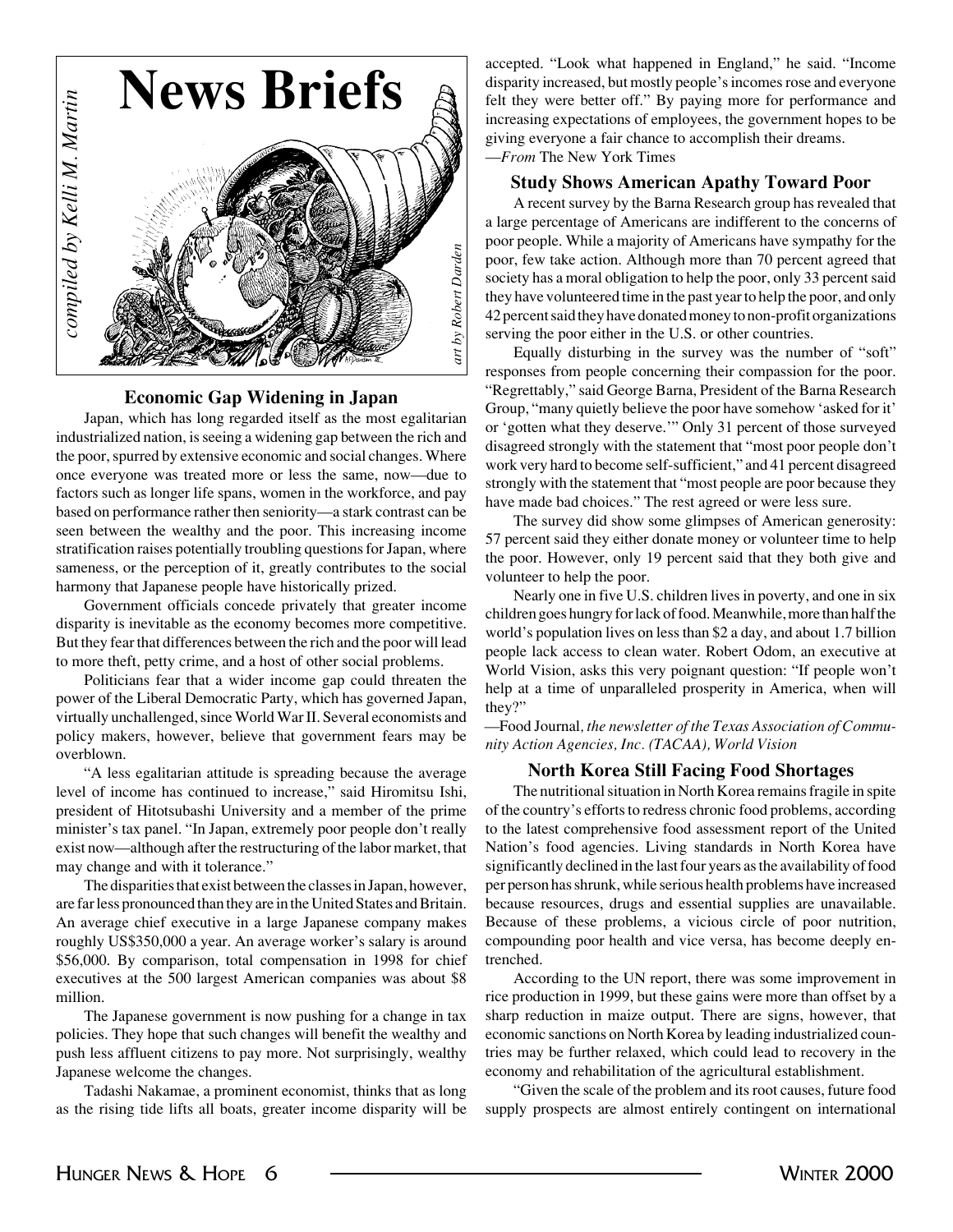food and rehabilitation assistance, economic growth, and the ability of the country to integrate itself into the global economy," the Food and Agriculture Organization (FAO) and World Food Programme (WFP) said in a report on their recent joint mission to North Korea. *—Food and Agriculture Organization and World Food Programme*

## **Study Reveals Realities of Former Welfare Recipients**

The Urban Institute recently released a study entitled *Families Who Left Welfare: Who Are They and How Are They Doing?* The report describes "leavers," their jobs and wages, the public support programs they used (such as Medicaid, food stamps, and child care), their similarities to other low-income workers, and their most pressing concerns.

 One third of those who leave welfare are under 25 years old. Their educational level is similar to that of the working poor, with 28 percent having less than a high school diploma and 37 percent having a diploma or GED. More than 60 percent of leavers are single or without a partner, compared with 32 percent of non-welfare families.

Most women who leave welfare are working in service jobs in the low-income market. Of those who left welfare, 69 percent left for a job, 10 percent left for administrative reasons, seven percent no longer wanted assistance, and six percent left due to a change in family status.

Of the leavers, one third to one half have reported serious economic struggles in acquiring food. Welfare leavers use food stamps at a higher rate than non-welfare families living at the poverty rate.

The study does not have a clear picture of the 39 percent of households who have left welfare and are not working. It is known that about 14 percent of the overall total rely on earnings of a spouse or partner. Of the 25 percent remaining, 26.8 percent say they are ill or disabled and unable to work; 25.8 percent say they are caring for family members; 15.1 percent state they cannot find work; 11.7 percent lack child care or transportation; 8.9 percent report being in school; 1.1 percent cite no desire to work; and the remaining 9.6 percent noted a variety of reasons.

*-—From the Urban Institute,* Food Journal*, the newsletter of the Texas Association of Community Action Agencies, Inc. (TACAA)*

## **Census Report Shows Reduction in U.S. Poverty: Rates Still Higher Than Earlier Decades**

Recent census reports reveal continued economic growth led to a significant reduction in poverty in 1998, as the poverty rate declined to 12.7 percent. However, despite this good news, challenges remain. The poverty rate last year was still higher than it had been in nearly all of the 1970s, even though the unemployment rate was considerably lower last year than during the 1970s.

In addition, child poverty continues to be higher in the U.S. than in most other industrialized nations, including Canada and most western European countries. Further, more than one in every three African-American and Hispanic/Latino children in the U.S. remain poor.

The improvement of economic conditions among poverty populations in 1998 appears to be primarily due to the strength of the economy. The 1998 unemployment rate of 4.5 percent was the lowest since 1969. The year 1998 was also the first year that the increase in the minimum wage to \$5.15 per hour was in effect.

Not all of the news related to low wage workers in 1998 was positive, however. Income inequality has continued to grow wildly since 1989. In 1998, the richest fifth of households received nearly half—49.2—of all national before-tax incomes. The remaining four-fifths shared the other half. Furthermore, from 1989 to 1998, the income of the poorest fifth of households increased a mere \$23 despite the tremendous growth of the economy. In all, the number of full-time, year-round workers with incomes below the poverty line increased to 459,000 in 1998, as the poverty rate among these workers rose.

*-—From* Food Journal*, the newsletter of the Texas Association of Community Action Agencies, Inc. (TACAA), Center on Budget and Policy Priorities*



## **Nobel Prize Goes to Doctors Without Borders**

The Norwegian Nobel Committee awarded the Nobel Peace Prize for 1999 to Doctors Without Borders (Medecins Sans Frontieres), in recognition of the organization's pioneering humanitarian work on several continents. Since its foundation in the early 1970s, Doctors Without Borders (MSF) has provided emergency medical assistance to at-risk populations in more than 80 countries. In countries where health structures are insufficient, MSF works in the rehabilitation of hospitals and dispensaries, vaccination programmes and water and sanitation projects. All this is done with the objective of rebuilding health structures to acceptable levels.

MSF has also strictly adhered to the fundamental principle that all disaster victims, whether the disaster is natural or human in origin, have a right to professional assistance, given as quickly as possible. National boundaries and political circumstances or sympathies must have no influence on who is to receive humanitarian help. By maintaining a high degree of independence, the organization has succeeded in living up to these ideals. In critical situations, marked by violence and brutality, the humanitarian work of Doctors Without Borders enables the organization to create openings for contacts between the opposing parties. At the same time, each fearless and self-sacrificing helper brings a human contact to each victim, respects and protects that person's dignity, and is a source of hope for peace and reconciliation.

—*From the Norwegian Nobel Institute in Oslo, Norway*